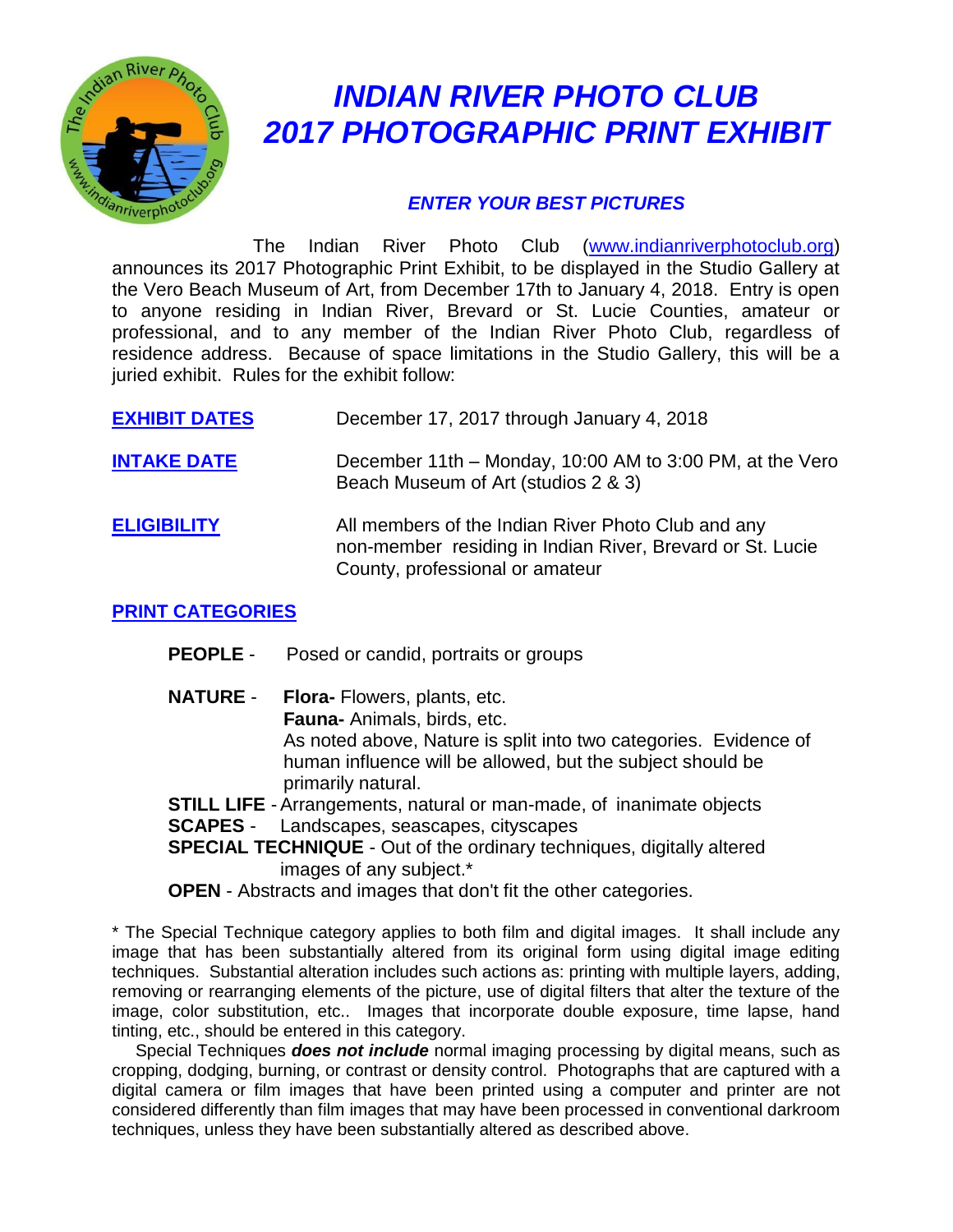#### **ENTRIES**

- Prints must have been made in 2016 to 2017.
- The Photographer's name should not be displayed on the front of their picture.
- Pictures must be the work of the entering photographer, except that a photographer may enter prints made, mounted or framed by another person, from the entering photographer's image.
- Traditional prints must be framed, under glass and *wired for hanging*. No sawtooth hangers will be accepted. The only exception to this is if a photo is printed on canvas, it is not required to be under glass. When printed on canvas, a "gallery wrap" format is acceptable. Gallery wraps must still be wired for hanging.
- Minimum photo size  $-8" \times 10"$
- Maximum picture size  $-30$ "x 30" frame dimensions
- The original image of a Special Technique or digitally altered submission must be affixed to the back of the submitted photograph.
- Pictures must be marked on the back as follows:

Photographer's name and phone number Title Entry category

Pictures selected for the Exhibit may not be removed before January 4th, and must be picked up between 10:00 AM and 3:00 PM on Friday, January 5th.

If your entry(s) were not accepted, you will be contacted Dec.  $11<sup>th</sup>$ , after 4:00 p.m. Pick up entries not accepted between 10am-3pm, Dec. 12<sup>th</sup>.

#### **ENTRY FEES**

\$15.00 per print. Indian River Photo Club members get one free entry. Limit of three (3) total entries by an individual. No refund for entries, whether juried in or out. Entry forms will be available at intake on December 11th.

**JUDGING -** Entries to be displayed will be selected by a three-person jury. Judging for awards by the same jury.

**AWARDS** - Ribbons will be awarded for 1st, 2nd and 3rd place in each category. Prize winning photographs will be published in Vero Beach Magazine. Press release to local newspapers. .

Questions about the exhibit should be addressed to David Bence (248) 840-3533 or J.R. Williams (772) 205-1473 or email: [irpcmemo@gmail.com](mailto:irpcmemo@gmail.com)